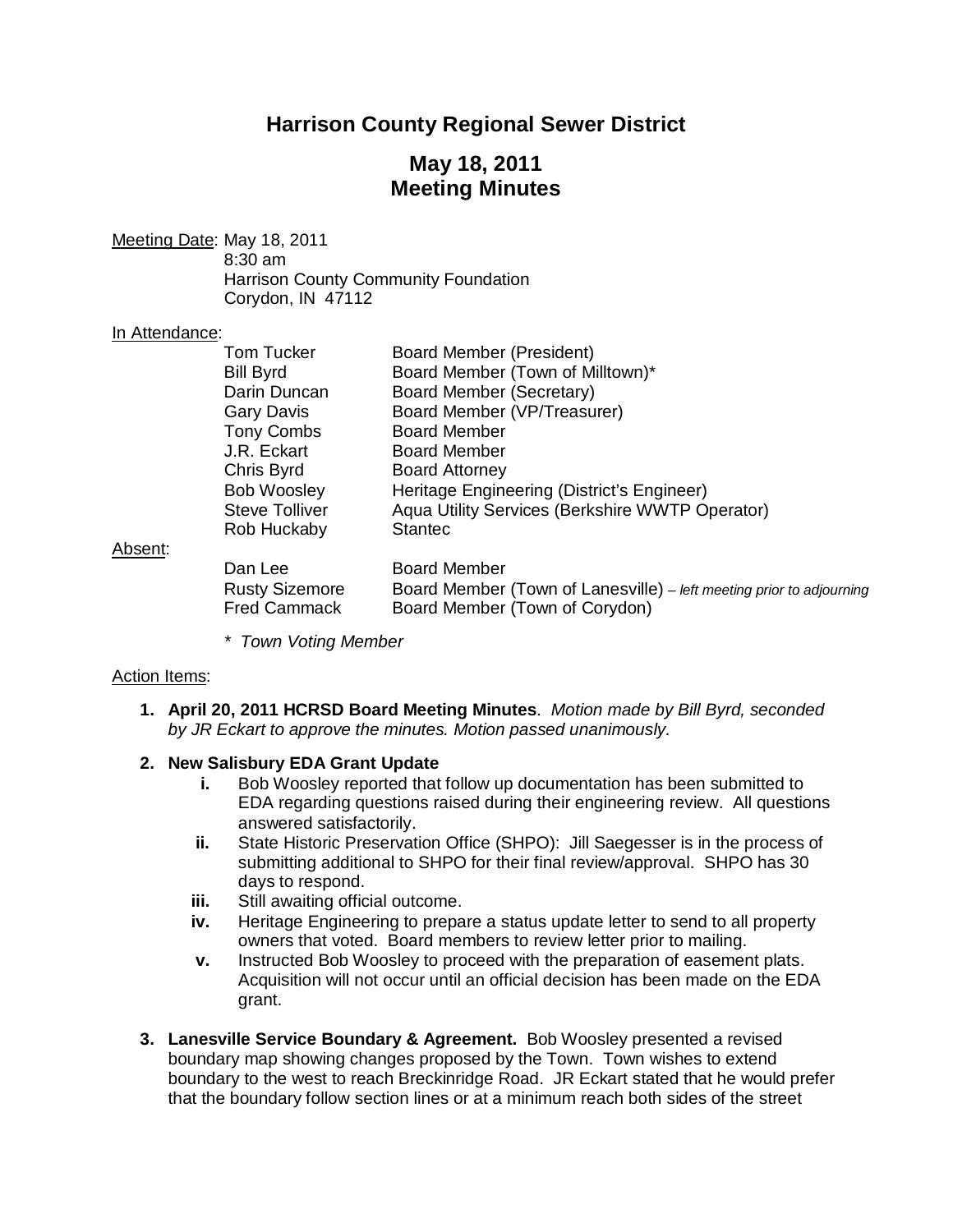HCRSD Mtg Minutes May 18, 2011 Page 2 of 3

> (proposed expansion runs down the centerline of Breckinridge Road). Discussion was held and no objections were made to the proposed Town edits. The Board instructed Chris Byrd to follow up with the Town's attorney, Mike Summers, to finalize the map and agreement. Darin Duncan stated he would like the agreement to remain the same as those which are being used with Corydon and Milltown.

### **4. Berkshire WWTP**

- **i. Operations Report.** Steve Tolliver reviewed the April operations report. Due to the record rainfall amounts for the month the WWTP was out of compliance for BOD for one day. The effluent levels at the creek were acceptable and in compliance. Overall the plant performed admirably given the extreme conditions encountered (i.e. The Town of Palmyra issued a sewer ban during the month due to extreme flooding.). A cover letter will be drafted to submit with the monthly monitoring report explaining the situation. No other issues were reported. *A motion was made by Darin Duncan, seconded by Gary Davis to approve the report. Motion passed unanimously.*
- **ii. IDEM Permit Renewal.** Steve made the Board aware that the NPDES Permit expires on December 31, 2011. The renewal application is due on July 8, 2011. Steve requested the assistance of the District's engineer (Bob Woosley) to assist in preparing support documentation that is submitted with the application for renewal. No objections were made and Board instructed Steve to work with their engineer to submit whatever documentation was required.

### **5. Treasurer's Report:**

- **i.** The following invoices were approved (all motions passed unanimously):<br>a. Heritage/Stantec Operating Budget (Acct. No. 02) \$1,868.00
	- a. Heritage/Stantec Operating Budget (Acct. No. 02) *Motion by Gary Davis, second by Tony Combs.*
	- b. Dillman, Byrd, Chastain Operating Budget (March) \$442.80
	- c. Dillman, Byrd, Chastain Operating Budget (April) \$125.44 *Motion by Darin Duncan, second by Gary Davis.*
- **ii.** *A motion was made by Gary Davis, seconded by JR Eckart, to approve the following invoices. Motion passed unanimously.*
	- a. Town of Corydon April sewer charges  $$4,559.37$
	- b. Aqua Utility Services May operating contract \$2,281.40
	- c. Aqua Utility Services Sludge Hauling/Chemicals \$1,016.01
- **iii.** *A motion was made by Gary Davis, seconded by JR Eckart to approve the April Treasurer's report. Motion passed unanimously*.

## **6. Other Business.**

- **i. Section 319 Grant.** Rob Huckaby informed the Board that the District was not successful in securing the grant. A copy of the April 29, 2011 rejection letter was distributed. Discussed the possible re-submittal of the grant or pursuing optional funding sources. The following items were discussed:
	- a. Rob Huckaby shall immediately inform all of the HCRSD's partners of the outcome.